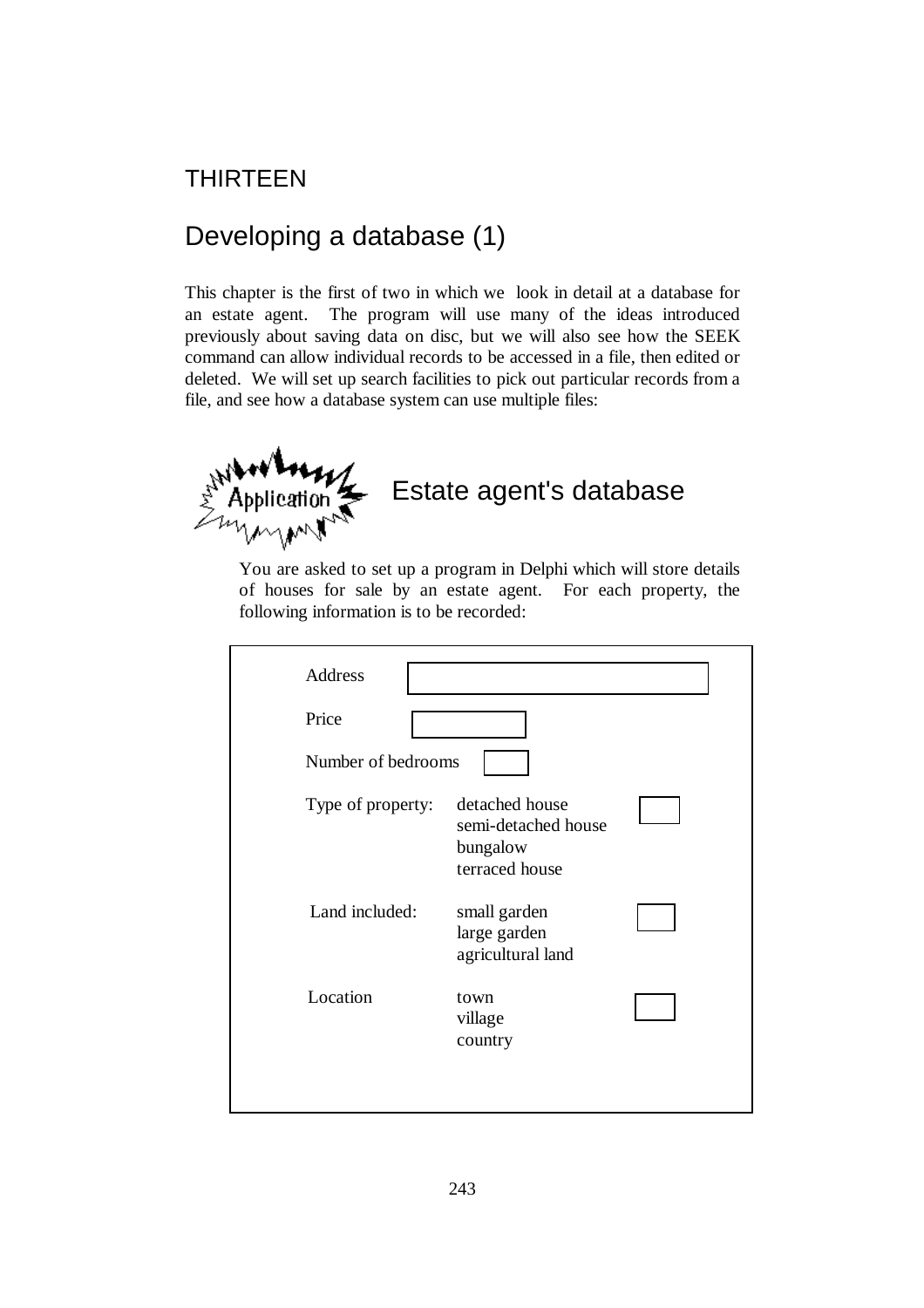Once records have been entered, it should be possible to enter customers' requirements and the computer will display details of those properties which are suitable. Questions to be asked of the customer are:

| Customer name                                |  |
|----------------------------------------------|--|
| Maximum price                                |  |
| Minimum number of bedrooms required          |  |
| Type of property required (or no preference) |  |
| Amount of land required (or no preference)   |  |
| Location required (or no preference)         |  |
|                                              |  |

The following test data can be used:

## HOUSES AVAILABLE

| £38000  | 2 bedrooms                                                                                                                                                                                                                                                                           |
|---------|--------------------------------------------------------------------------------------------------------------------------------------------------------------------------------------------------------------------------------------------------------------------------------------|
| £42000  | 3 bedrooms                                                                                                                                                                                                                                                                           |
| £164000 | 4 bedrooms                                                                                                                                                                                                                                                                           |
| £58000  | 4 bedrooms                                                                                                                                                                                                                                                                           |
| £96000  | 4 bedrooms                                                                                                                                                                                                                                                                           |
| £54000  | 2 bedrooms                                                                                                                                                                                                                                                                           |
|         | bungalow in village with small garden<br>terraced house in town with small garden<br>detached house in country with agricultural land<br>detached house in village with large garden<br>semi-detached house in town with large garden<br>detached house in village with small garden |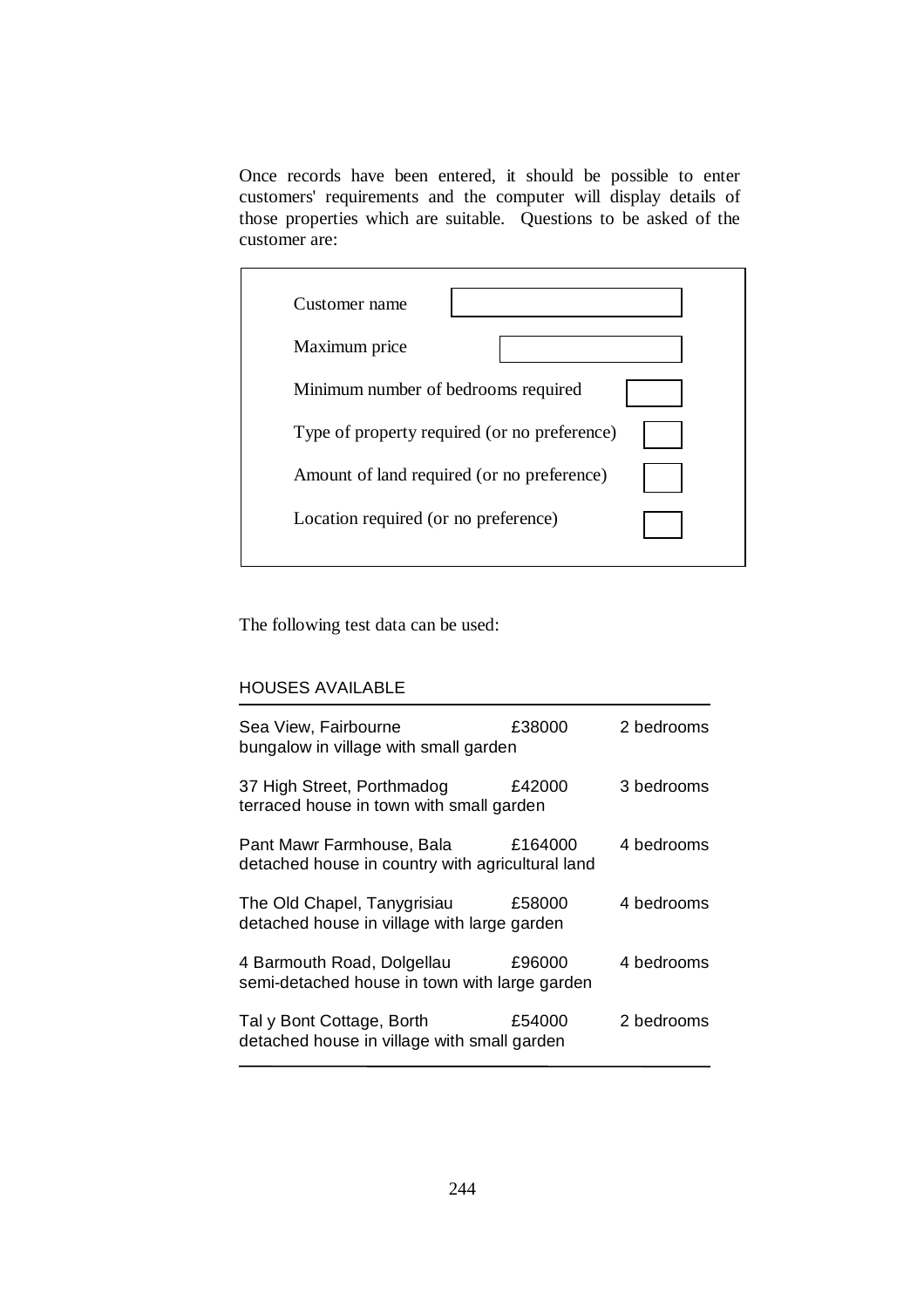#### CUSTOMER REQUIREMENTS

| Aled Jenkins<br>price not over £60000                                                       | minimum 3 bedrooms |
|---------------------------------------------------------------------------------------------|--------------------|
| <b>Stuart Humphries</b><br>price not over £100000<br>must be: in village, with large garden | minimum 2 bedrooms |
| lan Andrews<br>price not over £200000<br>must have agricultural land                        | minimum 3 bedrooms |
| Elizabeth Edwards<br>price not over £100000<br>must be a detached house                     | minimum 2 bedrooms |

Begin the program by setting up a directory ESTATE and saving a Delphi project into it. Use the Object inspector to **Maximize** the Form, and drag the dotted grid to nearly fill the screen.

The project we are undertaking is quite complex, so it would be useful to draw a top down structure diagram to clarify the design. This is done on the next page.

The project can be divided into two main sections:

- **house records system** to keep details of the properties available
- **customer records system** to keep details of customers and their requirements, and to select properties which are suitable for each customer.

Within each of these sections there will be a series of data processing operations required:

- setting up a **new file** ready to store records
- **adding** a record to the file
- **selecting** and **displaying** a particular record from the file
- **editing** an existing record
- **deleting** a record which is no longer required, for example when a house is sold or a customer purchases a house.

An additional procedure will be needed to check for suitable properties to meet the customers' requirements.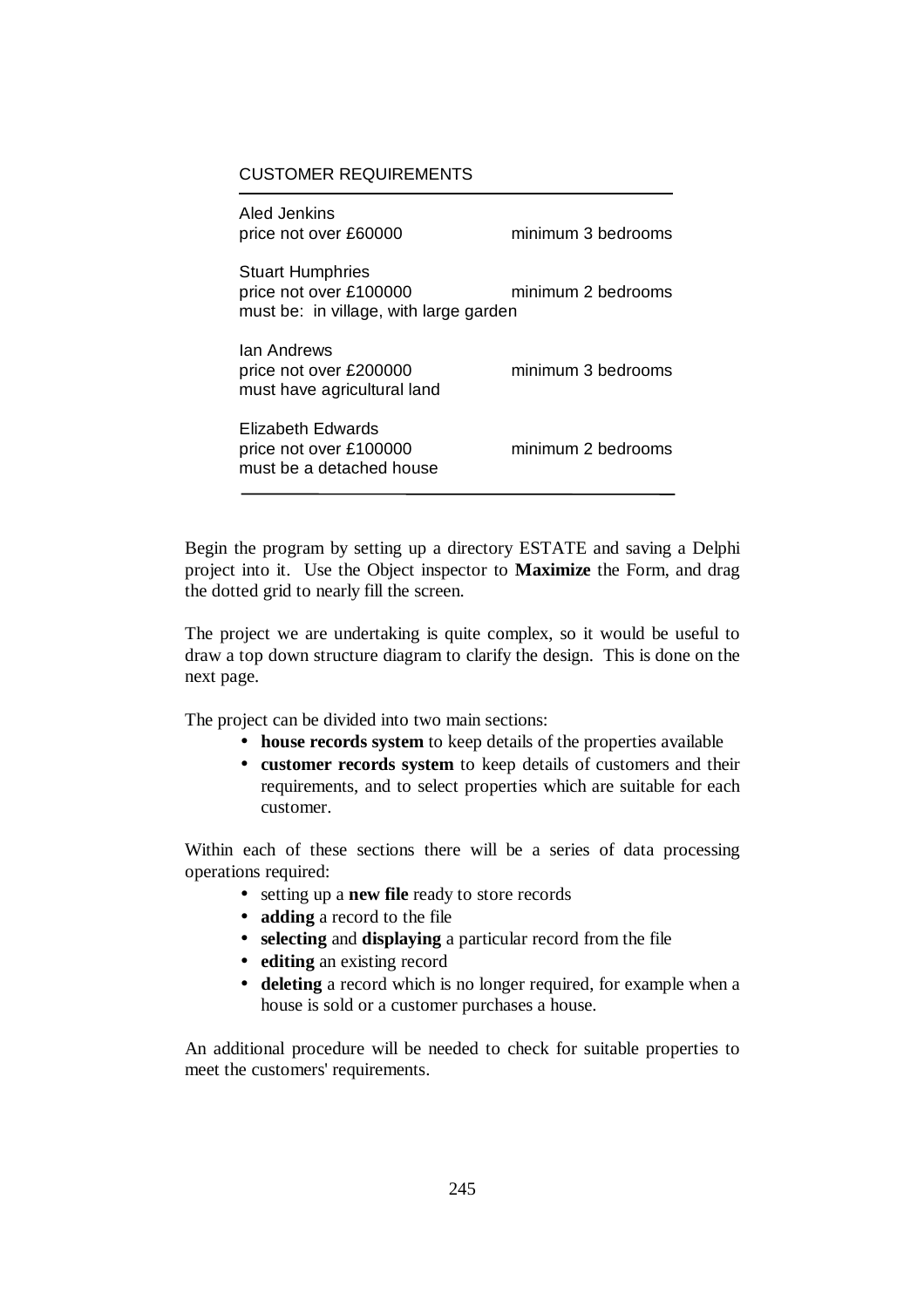

## Top down structure diagram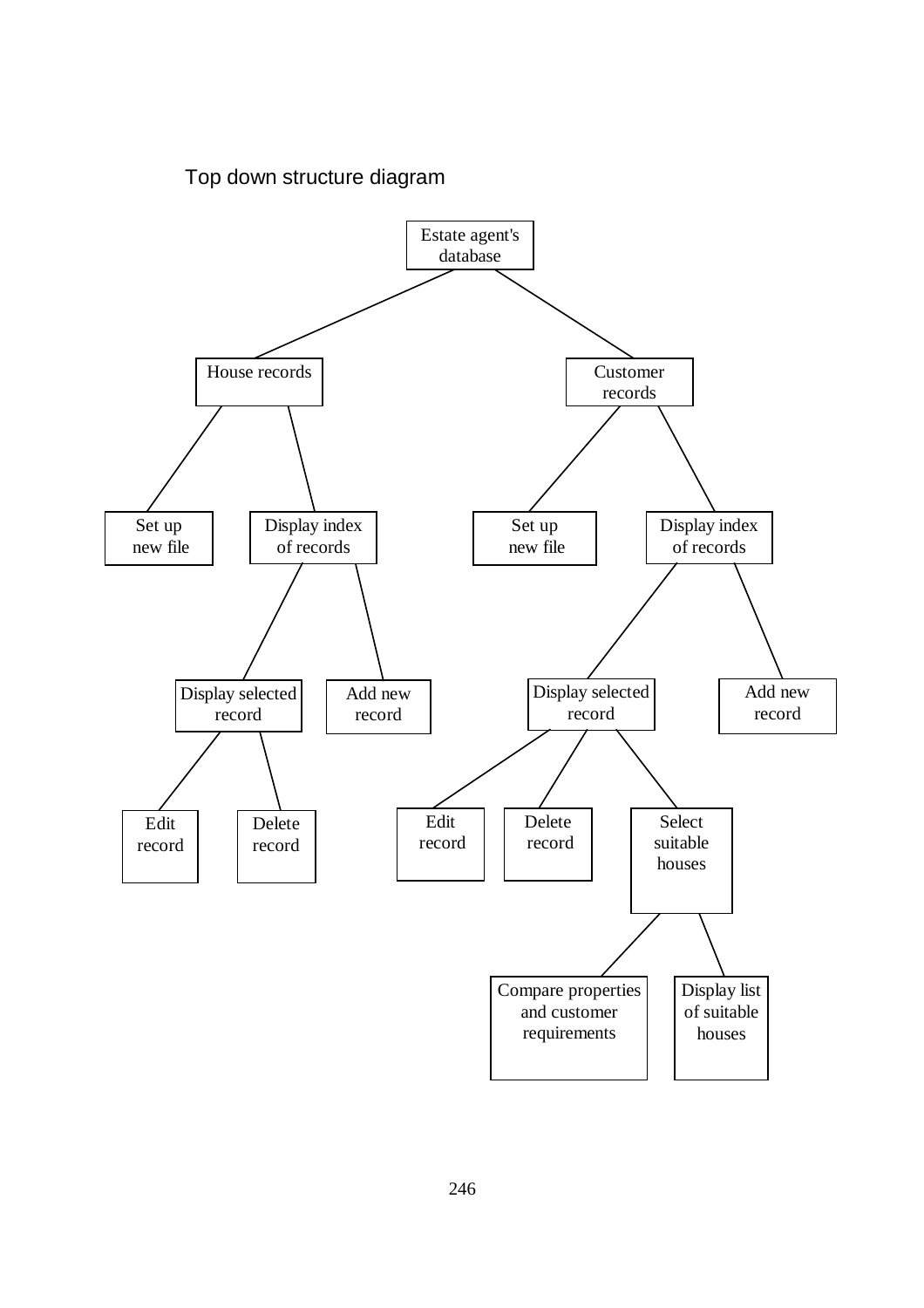The project is going to require a complex menu system, but fortunately Delphi provides an easy way to set this up. Go to the STANDARD component menu and press the '**Main Menu**' button:



Drag the 'Main Menu' component down onto the form:

| 팉<br>冈<br>1111<br>$\frac{1}{2}$ |
|---------------------------------|
| Samples                         |
| Form1                           |
| .                               |
|                                 |
| .<br>$\cdots$<br>.              |
| .<br>$\cdots$<br>$\cdots$       |
|                                 |
|                                 |
|                                 |
| .<br>.                          |
| .                               |
|                                 |
| .                               |
|                                 |
| .                               |
|                                 |

The '**Main Menu**' is different other components we have used. It appears as a fixed size icon and can be placed anywhere on the form - the position does not matter.

Double-click the icon and a new window will appear to show the menu system we are constructing. Press ENTER to bring up the Object Inspector window, then type the caption '**House records**'. Press ENTER and this will appear in the blue box on the menu bar:

|        | <b>T</b> Form1.MainMenu1                               |                             |   |  |
|--------|--------------------------------------------------------|-----------------------------|---|--|
| .<br>. | ,,,,,,,,,,,,,,,,,,,,,<br>House records <b>Election</b> | $\cdot$ $\cdot$<br>$\cdots$ |   |  |
| .<br>. | ,,,,,,,,,,,,,,,,,,,,,,,,,,,,,,,,,,,                    | $\cdots$<br>.               |   |  |
| .<br>. |                                                        | .                           |   |  |
| .<br>. |                                                        | .                           |   |  |
| .<br>. |                                                        | .                           |   |  |
| .<br>. |                                                        | .                           | . |  |

Click on the top line alongside the 'House records' caption. The blue box will move to this point. Press ENTER to show the Object Inspector then add a caption '**Customer records**'.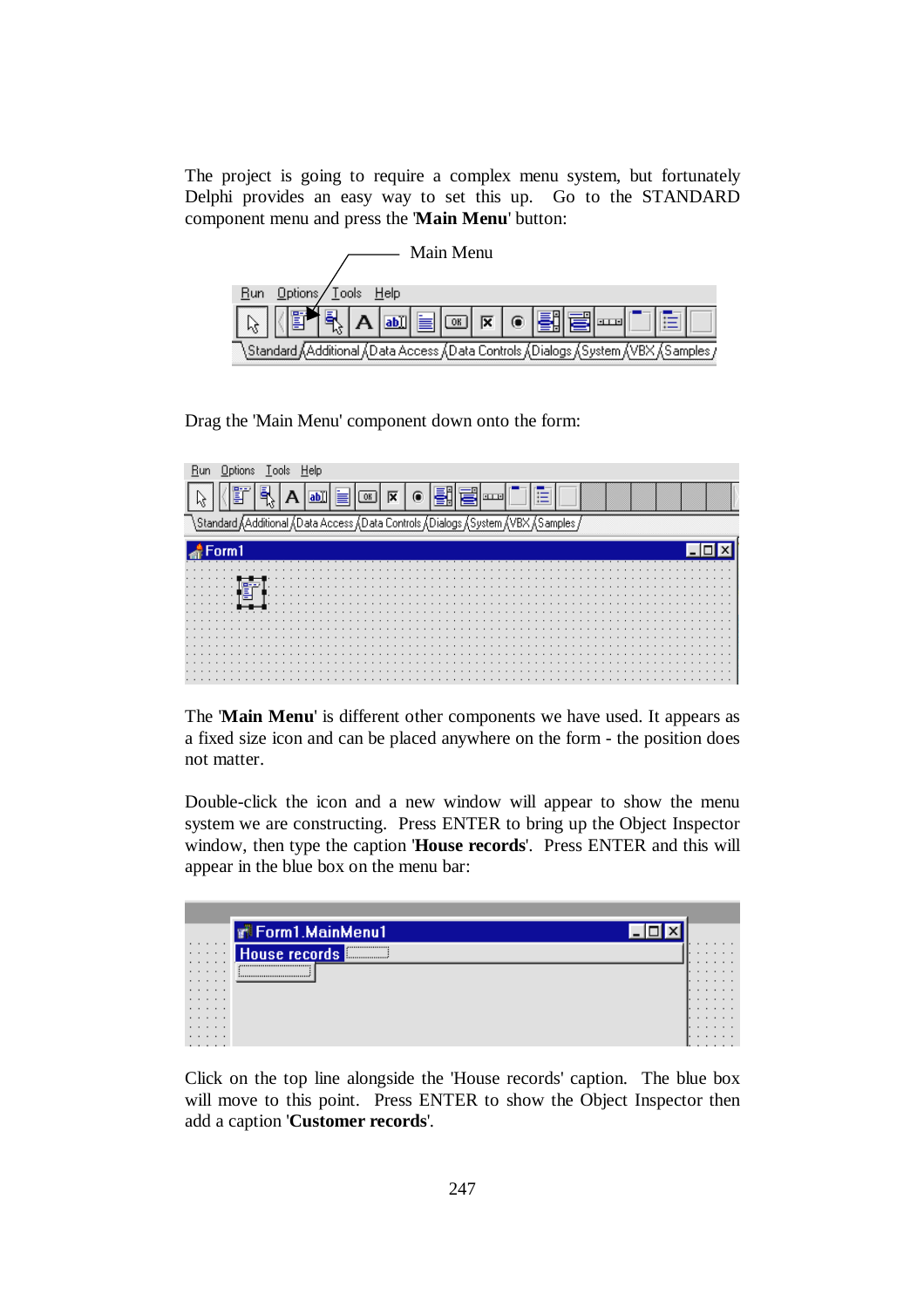Again click alongside and complete the main menu with an '**Exit**' option:

|                             | <b>T. Form1.MainMenu1</b>                 |  |  |
|-----------------------------|-------------------------------------------|--|--|
| $\cdot$ $\cdot$             | <br>House records Customer records Exit   |  |  |
| $\cdot$ $\cdot$<br>$\cdots$ | ------------------------------------<br>\ |  |  |
| $\cdots$                    |                                           |  |  |

# House records

We will now develop the part of the database which deals with house records.

Click on 'House records' and a box will appear underneath. Click the box then enter the caption '**Set up new file**'. Press ENTER and a further box will appear underneath.



 Add the remaining menu items in a similar way: **'Display house index' 'Add house record'** 

Compile and run the program. The three menu options 'House records', 'Customer records' and 'Exit' appear on the top line of the screen. Clicking 'House records' should produce a drop-down menu with the list of choices:

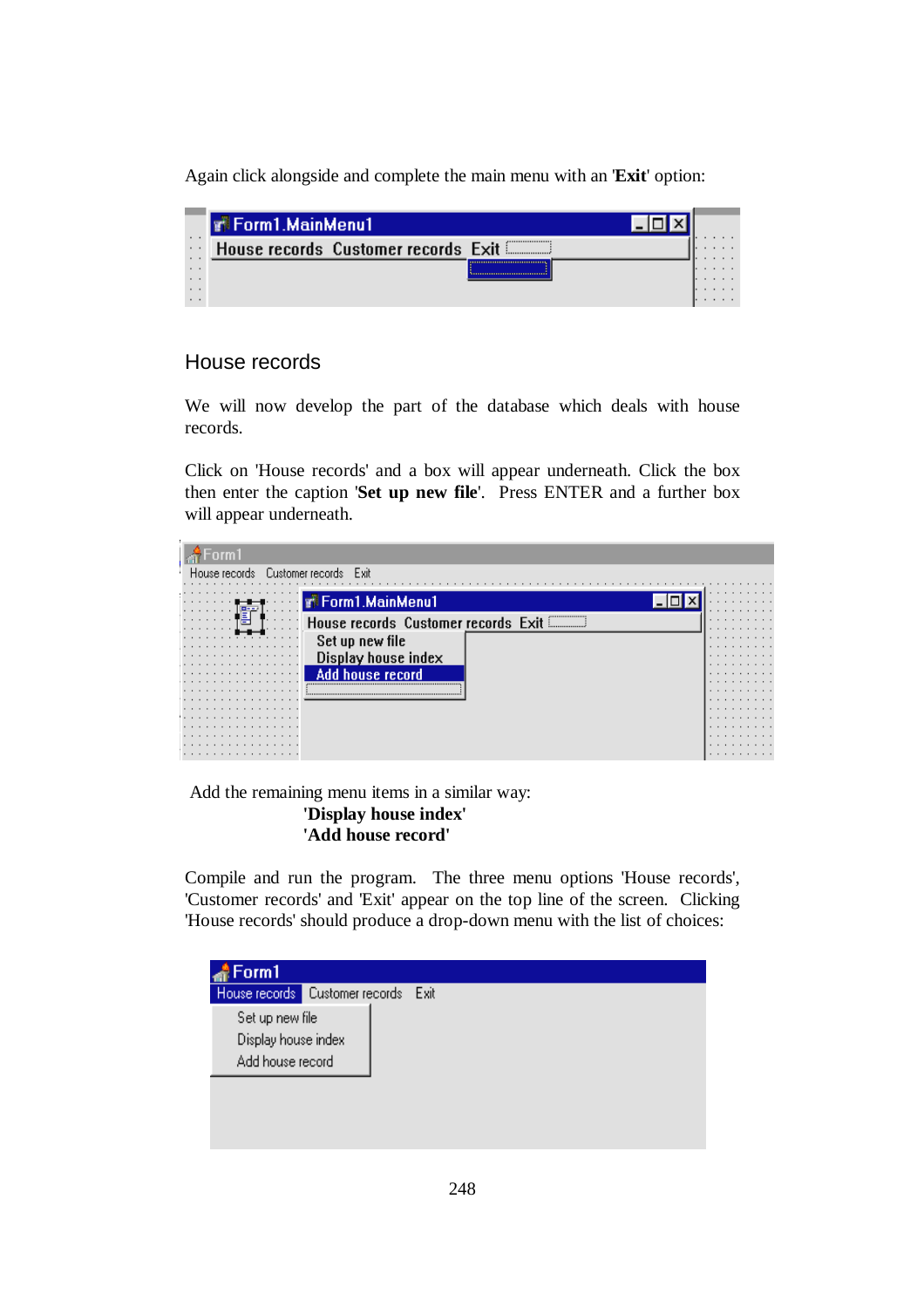Return to the Delphi editing screen. Bring the **Form1** window to the front. Double-click the word '**Exit**' on the menu line of the Form and an event handler procedure will be created. Add a '**halt**' command to this:

```
procedure TForm1.Exit1Click(Sender: TObject); 
begin 
   halt; 
end;
```
Click on the '**House records**' caption at the top of the grid. The drop-down menu should appear. Click '**Set up new file**' and an event handler procedure appears. Add the lines:

```
procedure TForm1.Setupnewfile1Click(Sender:TObject); 
begin 
   assignfile(housefile,'houses.dat'); 
   rewrite(housefile); 
   closefile(housefile); 
end;
```
Before we can use the program we must define the *fields* for a record to store house data. Go to the **type** heading at the top of the program and add lines just below the heading:

```
type 
   house=record 
     address:string[50]; 
     price:real; 
     bedrooms:integer; 
     housetype,land,location:integer; 
   end; 
   TForm1=class(TForm) 
       .....
```
We also need to add lines to the *Public declarations* to allocate variable names:

```
 public 
   { Public declarations } 
   houserecord:house; 
   housefile:file of house; 
 end;
```
The next section we will develop is the '**Add house record**' option.

Go to the Delphi editing screen and click the short-cut button to **add a new form**. Choose '*Blank form*'. Use the Object Inspector to set its **BorderStyle** property to '**Dialog**', and its **FormStyle** property to '**StayOnTop**'.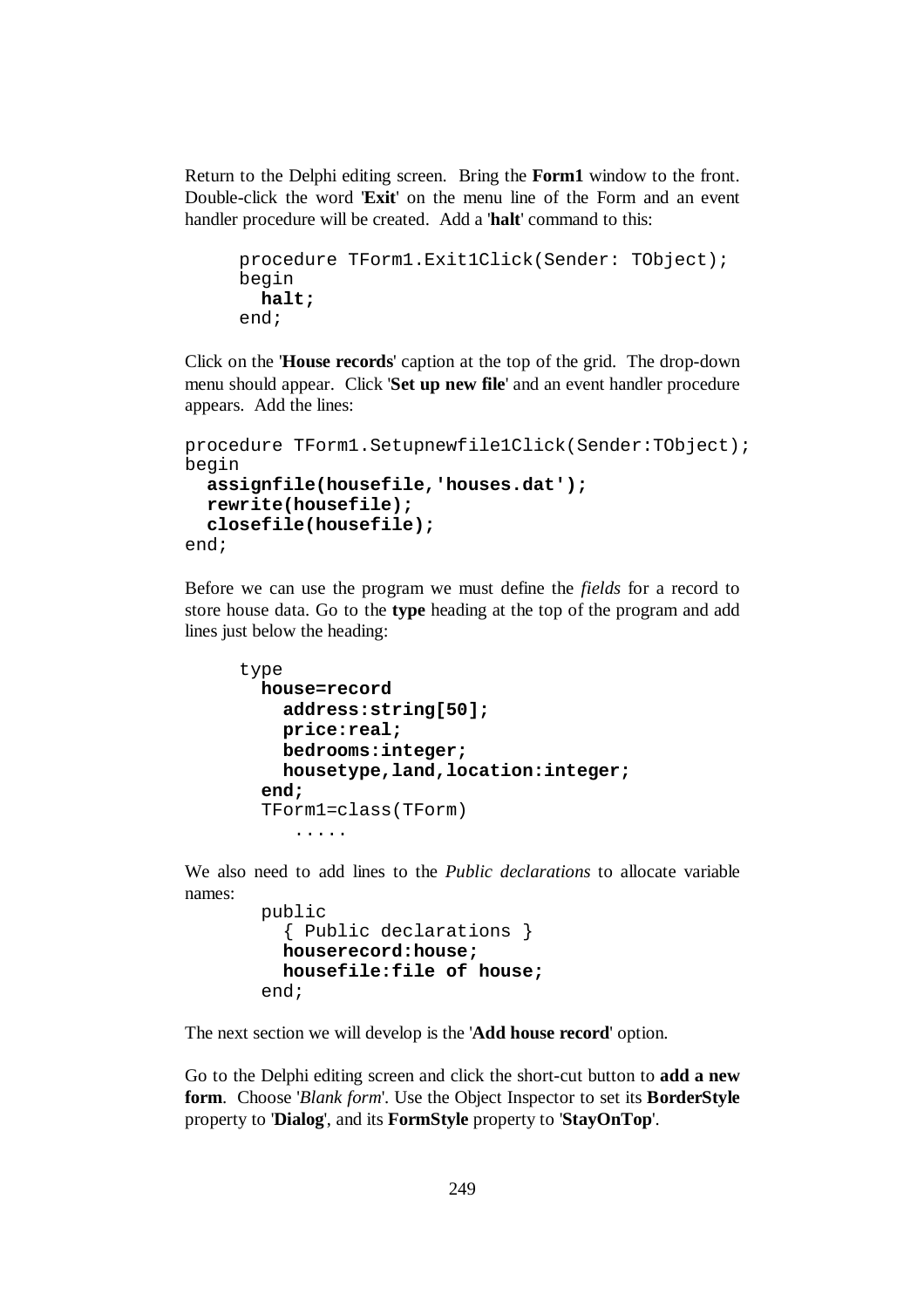| A<br>Form1<br>House records  Customer records  Exit | $  \_   \square   \times$                                                                                                                                                                            |
|-----------------------------------------------------|------------------------------------------------------------------------------------------------------------------------------------------------------------------------------------------------------|
| $\frac{1}{40}$ Form 2                               |                                                                                                                                                                                                      |
| Address                                             | $\sim$                                                                                                                                                                                               |
|                                                     | Number of bedrooms                                                                                                                                                                                   |
| Type of property <sup>.</sup><br>$G$ detached house | Land included<br>$\sim$ $\sim$<br>$\sim$<br>G small garden<br>$\sim$ $\sim$<br>$\sim$<br>$\sim$ $\sim$<br>$\sim$                                                                                     |
| C semi-detached house<br>C bungalow                 | $\sim$ $\sim$<br>$\sim$ $\sim$<br>C large garden<br>$\sim$ $\sim$<br>$\sim$ $\sim$<br>$\cdot$ .<br>$\sim$ $\sim$<br>C agricultural land<br>$\sim$<br>$\sim$ $\sim$<br>$\sim$ $\sim$<br>$\sim$ $\sim$ |
| C terraced house                                    | ×.                                                                                                                                                                                                   |
| Location<br>© town                                  | save                                                                                                                                                                                                 |
| $\subset$ village<br>C country                      | cancel                                                                                                                                                                                               |
|                                                     | close                                                                                                                                                                                                |
|                                                     |                                                                                                                                                                                                      |
|                                                     |                                                                                                                                                                                                      |

Set up Form2 for input of house details by adding the components shown:

- Three *Edit Boxes*, and *Labels* with the captions: '**Address**', '**Price**' and '**Number of bedrooms**'.
- A *Radio Group* with the caption '**Type of property**'. Double-click alongside the **Items** property to enter the labels for four buttons: '**detached house**', '**semi-detached house**', '**bungalow**' and '**terraced house**'.
- A *Radio Group* with the caption '**Land included**'. This should contain three buttons with the labels: '**small garden**', '**large garden**', and '**agricultural land**'.
- A *Radio Group* with the caption '**Location**'. This should contain three buttons with the labels: '**town**', '**village**', and '**country**'.
- Three *Buttons* with the captions: '**save**', '**cancel**', and '**close**'.

For each of the *Radio Groups*, set the **ItemIndex** property to **0**.

Use the Project Manager to bring the *Unit1* program window to the front. Add '*unit2*' to the '**uses**' list:

```
uses 
   SysUtils,WinTypes,.....Dialogs,Menus,unit2;
```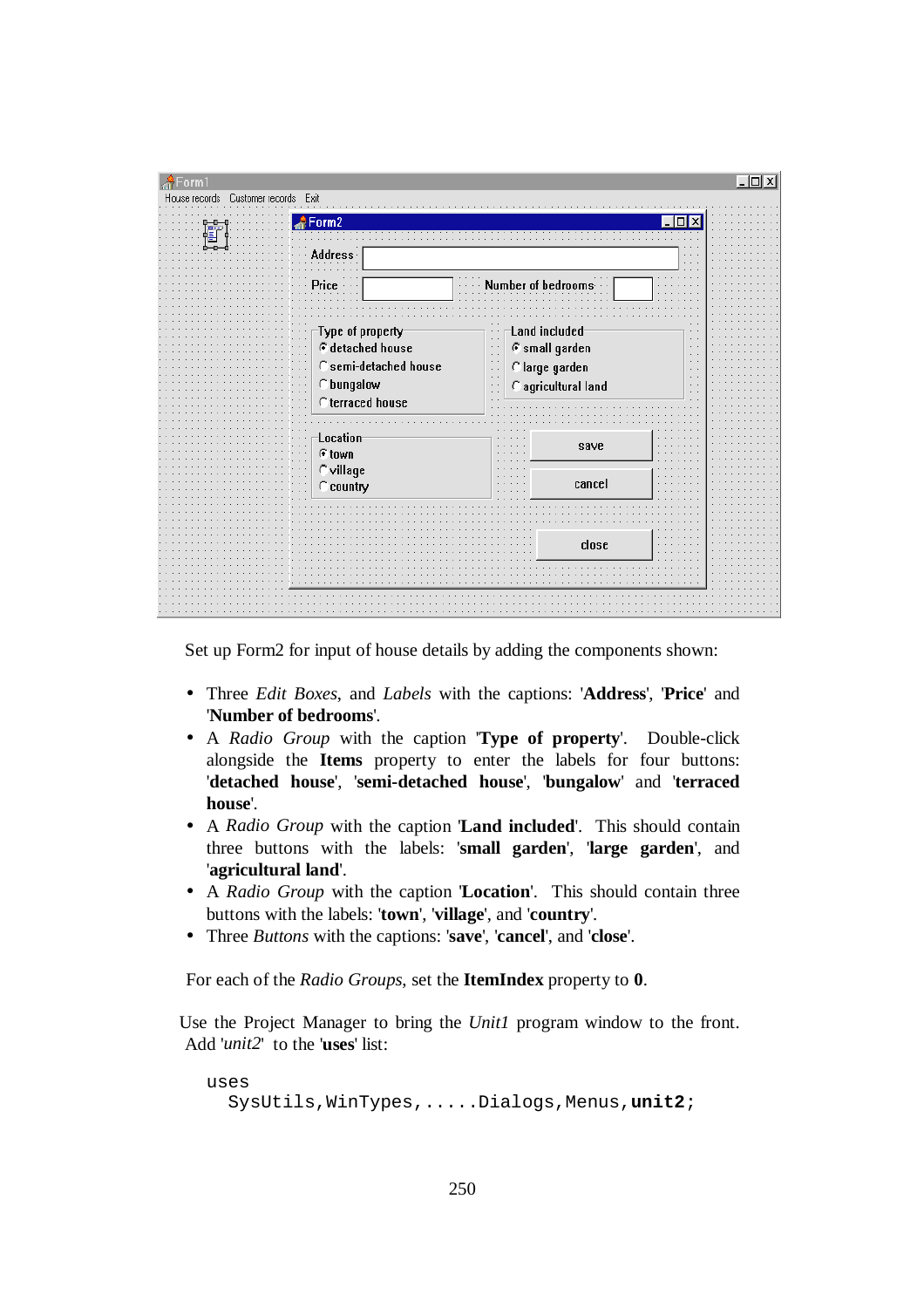Go to *Form1* and click '**House records**' on the menu line, followed by '**Add house record**'. An event handler will appear. Add the command to open the *Form2* window:

```
procedure TForm1.Addhouserecord1Click(Sender:TObject); 
begin 
   form2.visible:=true; 
end;
```
Now use the *Project Manager* to bring the Form2 window to the front. Double-click the '**close**' button and add a command to the event handler to close the Form:

```
procedure TForm2.Button3Click(Sender: TObject); 
begin 
   form2.visible:=false; 
end;
```
Build and run the program. Select '**House records/Add house record**'. The house input window *Form2* should appear. Click the '**close**' button and the window should disappear. Click '**exit**' to return to the Delphi editing screen.

Go to the *Unit2* program screen. It would be useful to have a procedure to blank out the Edit Boxes on the house input screen and to reset the *Radio Group* buttons. Insert a procedure to do this at the end of the program:

```
procedure TForm2.clear; 
begin 
   edit1.text:=''; 
   edit2.text:=''; 
   edit3.text:=''; 
   radiogroup1.itemindex:=0; 
   radiogroup2.itemindex:=0; 
   radiogroup3.itemindex:=0; 
end;
```
Add the '**clear**' procedure to the list under the **type** heading:

```
 type 
      .... 
   Button3: TButton; 
   procedure Button3Click(Sender: TObject); 
   procedure clear; 
       ....
```
The procedure can be used to blank out the Edit Boxes if the user presses '**cancel**'. Double-click the '**cancel**' button and add a line: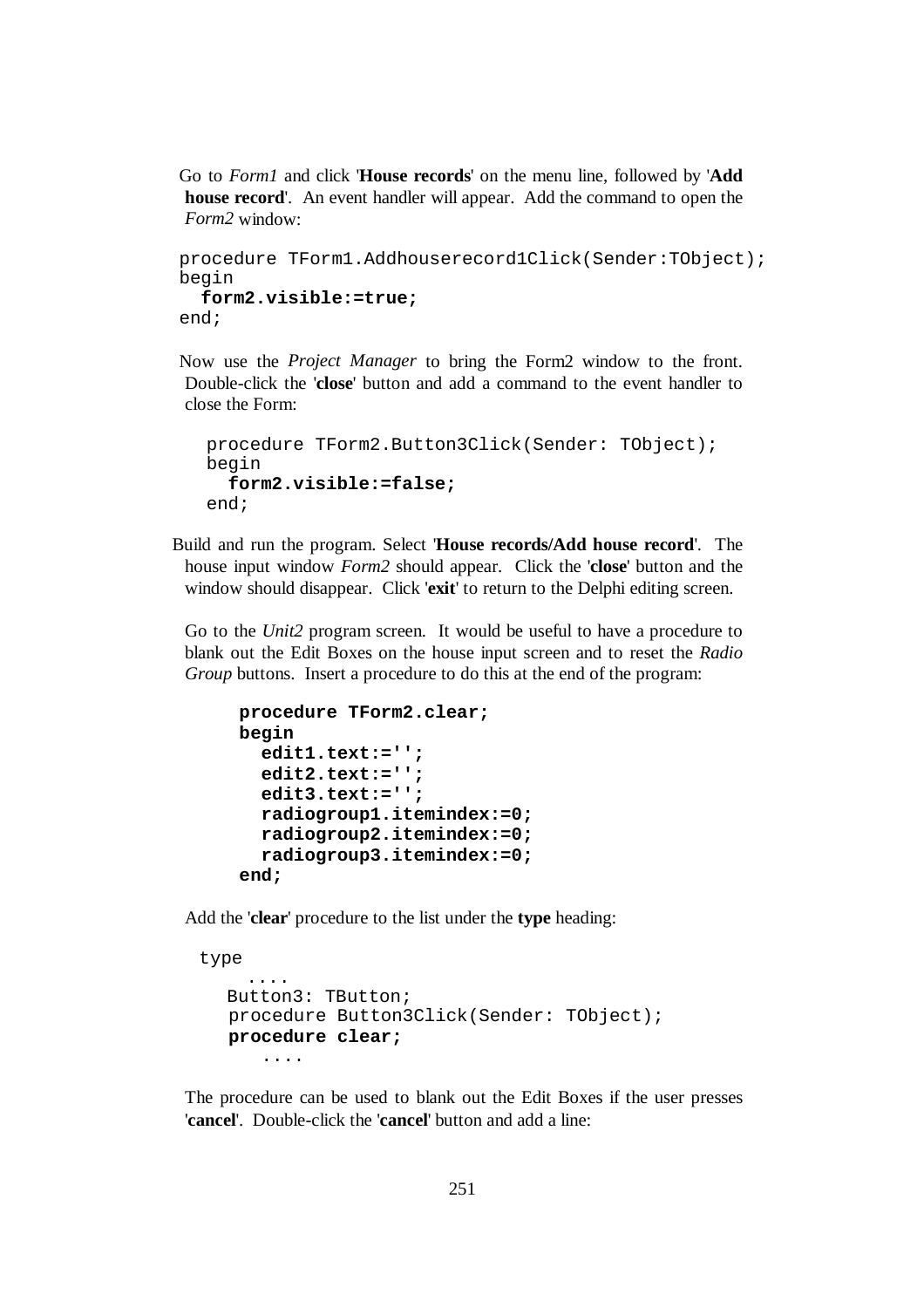```
procedure TForm2.Button2Click(Sender: TObject); 
begin 
   clear; 
end;
```
Also add '**clear**' to the '**close**' button click procedure:

```
procedure TForm2.Button3Click(Sender: TObject); 
begin 
   clear; 
   form2.visible:=false; 
end;
```
Build and run the program. Set up a new house file then go to the '**Add house record**' screen. Check that text or figures can be entered in the three Edit Boxes, and that this can be cleared by pressing the '**cancel**' button. Close the house input window with text still showing in the Edit Boxes and check that this has been cleared if you reselect the '**Add house record**' option. Exit from the program and return to the Delphi editing screen.

We can now set up event handlers to transfer data into the fields of the house record. Double-click on the '**Address**' Edit Box and add the line:

```
procedure TForm2.Edit1Change(Sender: TObject); 
begin 
   form1.houserecord.address:=edit1.text;
end;
```
'**Price**' should be input as a real number. Double-click the '**price**' Edit Box to create the event handler, then add the lines:

```
procedure TForm2.Edit2Change(Sender: TObject); 
begin 
   if edit2.text='' then 
     form1.houserecord.price:=0 
   else 
     form1.houserecord.price:=strtofloat(edit2.text); 
 end;
```
The '**Number of bedrooms**' Edit Box requires a similar event handler, but this time the input is an integer. Double-click the Edit Box and add the lines:

```
procedure TForm2.Edit3Change(Sender: TObject); 
  begin 
      if edit3.text='' then
```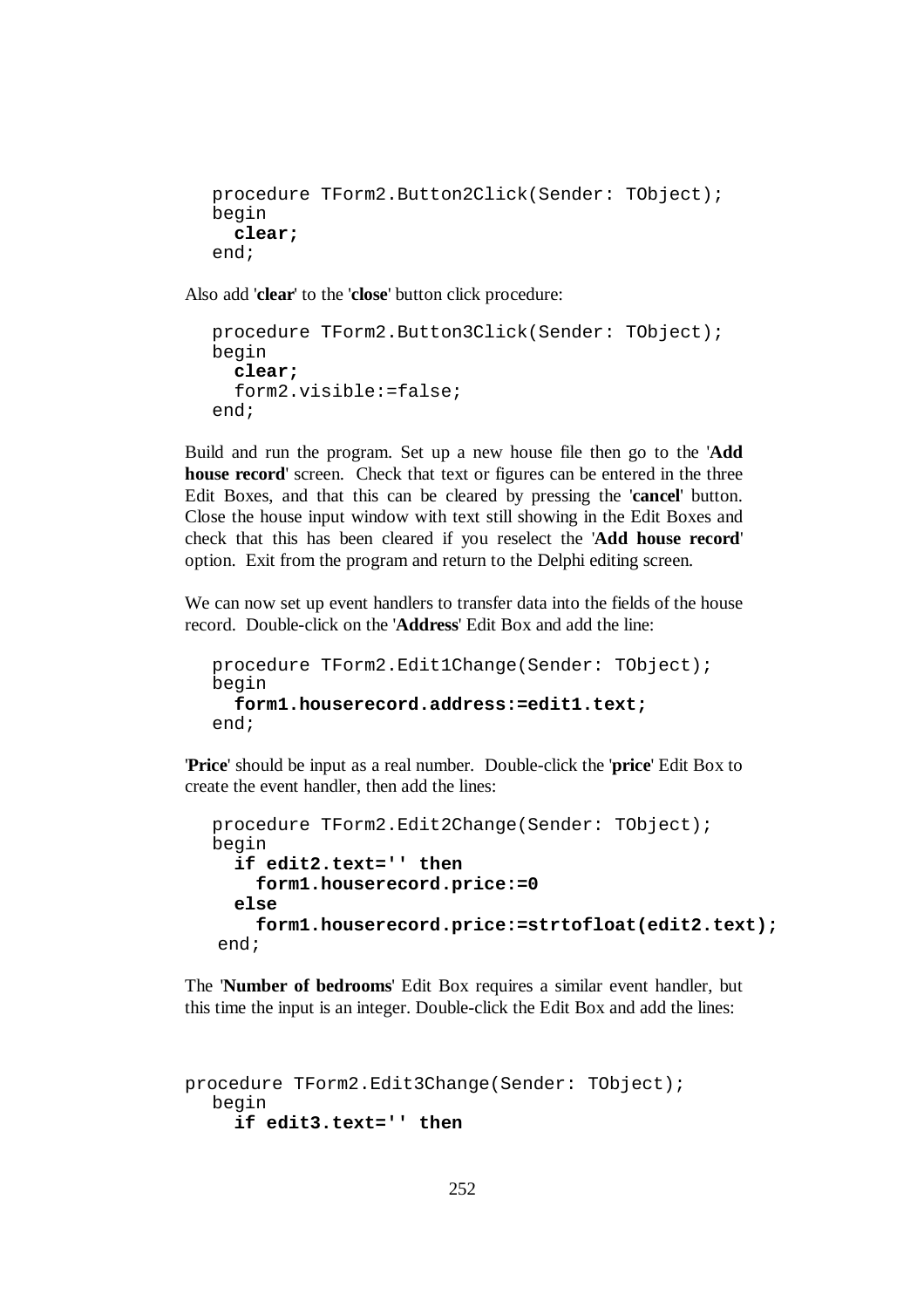```
 form1.houserecord.bedrooms:=0 
   else 
     form1.houserecord.bedrooms:=strtoint(edit3.text); 
end;
```
We must finish by telling the computer that *Form2* will be accessing '**houserecord**' which belongs to *Form1*. Do this by adding a '**uses**' entry under the '**implementation**' heading:

```
implementation 
\{SR * .DFM\}uses 
   unit1;
```
Run the program. Set up a new house file then go to the '**Add house record**' screen. Check that the '**price**' and '**bedrooms**' Edit Boxes are error trapped to only accept numbers. Return to the Delphi editing screen.

Double-click the '**save**' button to set up its event handler, and add lines of program to save the record into the house file. The procedure is similar to one we wrote in the *airport* program in chapter 6:

```
procedure TForm2.Button1Click(Sender: TObject); 
begin 
   with form1 do 
   begin 
     houserecord.housetype:=radiogroup1.itemindex; 
     houserecord.land:=radiogroup2.itemindex; 
     houserecord.location:=radiogroup3.itemindex; 
     assignfile(housefile,'houses.dat'); 
     reset(housefile); 
     seek(housefile,filesize(housefile)); 
     write(housefile,houserecord); 
     closefile(housefile); 
   end; 
   clear; 
end;
```
Remember that *houserecord* and *housefile* are variables belonging to *Form1*. The command:

```
 with form1 do...
```
is telling the computer to assume that variables belong to *Form1*. This saves us having to use the '**form1.**' prefix every time.

For example, we can write:  **assignfile(housefile,'houses,.dat');**  instead of: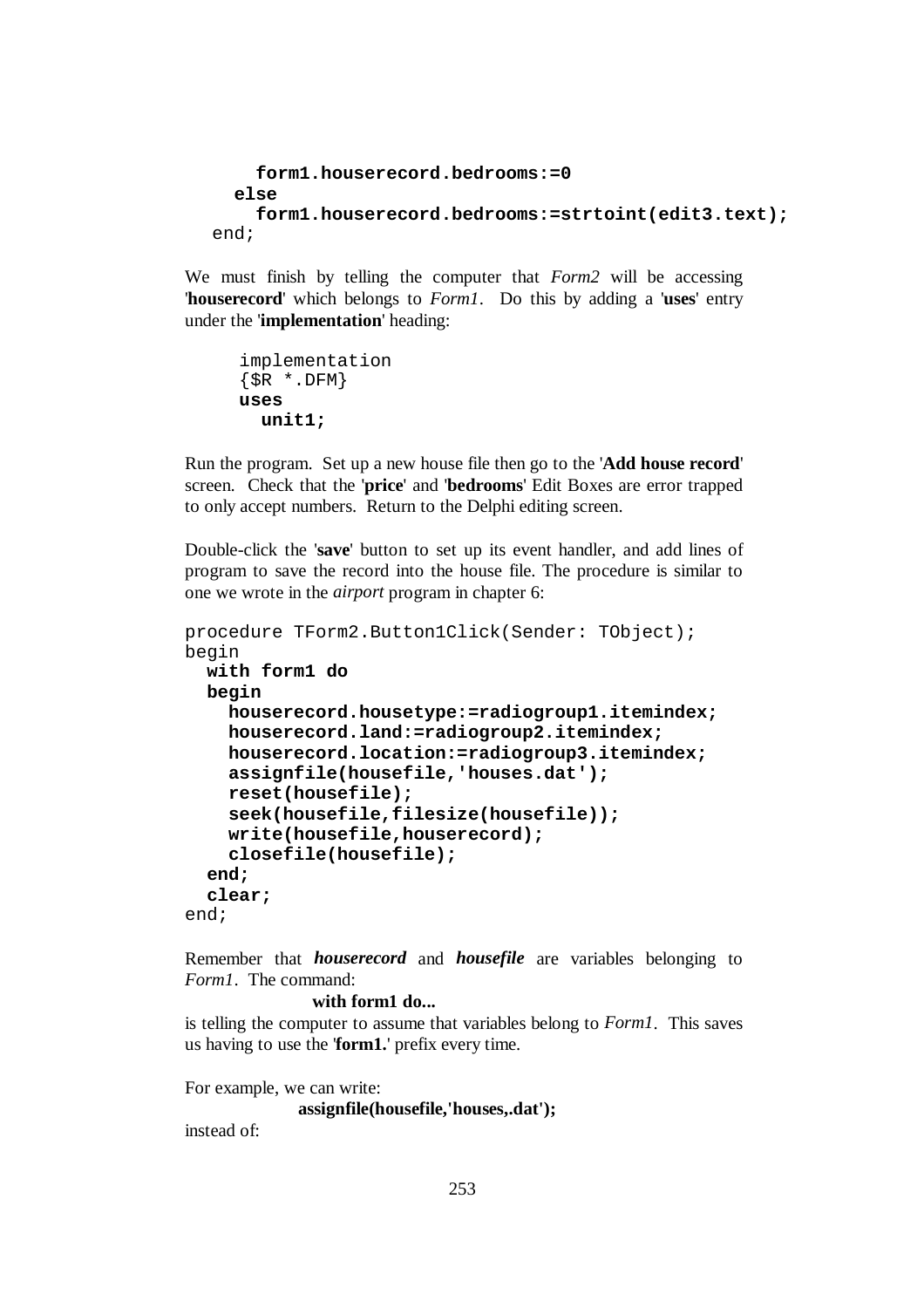#### **assignfile(form1.housefile,'houses.dat');**

The lines:

## **houserecord.housetype:=radiogroup1.itemindex; houserecord.land:=radiogroup2.itemindex; houserecord.location:=radiogroup3.itemindex;**

record the numbers of the buttons selected in the *Radio Groups* as codes for: the type of house, land included, and location of the property.

The file is opened using:

 **assignfile(housefile,'houses.dat'); reset(housefile);** 

The SEEK command moves to the end of the existing file and the new record is added. Finally, the file is closed so that the data is secure:

```
 seek(housefile,filesize(housefile)); 
 write(housefile,houserecord); 
 closefile(housefile);
```

| Form <sub>2</sub>                                                                                                    | $\vert x \vert$                                                        |
|----------------------------------------------------------------------------------------------------------------------|------------------------------------------------------------------------|
| <b>Address</b><br>Sea View, Fairbourne                                                                               |                                                                        |
| Price<br>38000                                                                                                       | <b>Number of bedrooms</b><br>2                                         |
| Type of property <sup>.</sup><br>$\subset$ detached house<br>C semi-detached house<br>⊙ bungalow<br>C terraced house | Land included<br>Gsmall garden<br>Clarge garden<br>C agricultural land |
| Location<br>$\cap$ town<br>C village<br>$\subset$ country                                                            | save<br>cancel                                                         |
|                                                                                                                      | close                                                                  |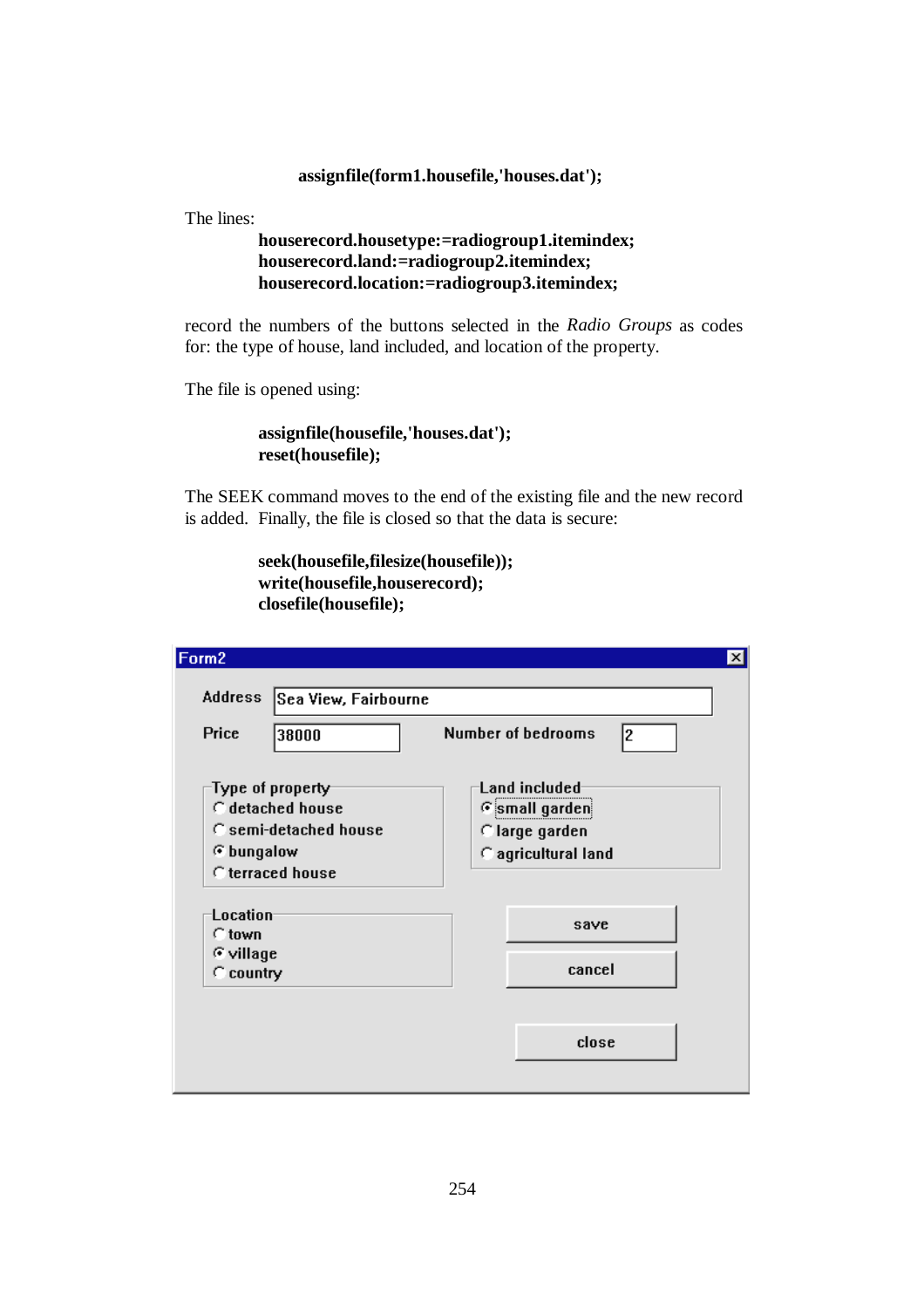We can now test the input procedure:

- Build and run the program.
- Choose '**House records/Set up new file**'.
- Choose '**House records/Add house record**' and enter the first house from the list of test data: *Sea View, Fairbourne*. Click the '**save**' button to transfer this to disc.
- Enter the record for the second property, *37 High Street, Porthmadog*, and save this.
- Click ' **close**' to return to *Form1*, then click '**Exit**' to end the program.
- Check that the records have been saved on disc using the NOTEPAD utility. Select the file '**houses.dat**' and the addresses of the two properties should appear:

| Houses.dat - Notepad     |                                            |         |
|--------------------------|--------------------------------------------|---------|
| File<br>Edit Search Help |                                            |         |
| ∥∎Sea View, Fairbourne   | p <b>HI I</b> II37 High Street, Porthmadog | TST ALL |
|                          |                                            |         |

Don't worry that the **price**, **bedrooms**, and **property codes** are not shown. NOTEPAD only displays text, not data which is in number format.

Return to the Delphi editing screen. Use the '**New form**' short-cut button to create **Form3** which will be used to display a list of the houses. Set the **BorderStyle** property to '**Dialog**' and the **FormStyle** property to '**StayOnTop**'. Add a List Box to the form, along with a *Label* '**Houses available**', and a *Button* with the caption '**close**':

| $\overline{\overline{\mathsf{form3}}}$ |  |
|----------------------------------------|--|
| Houses available                       |  |
|                                        |  |
|                                        |  |
|                                        |  |
|                                        |  |
|                                        |  |
|                                        |  |
|                                        |  |
|                                        |  |
| close                                  |  |
|                                        |  |
|                                        |  |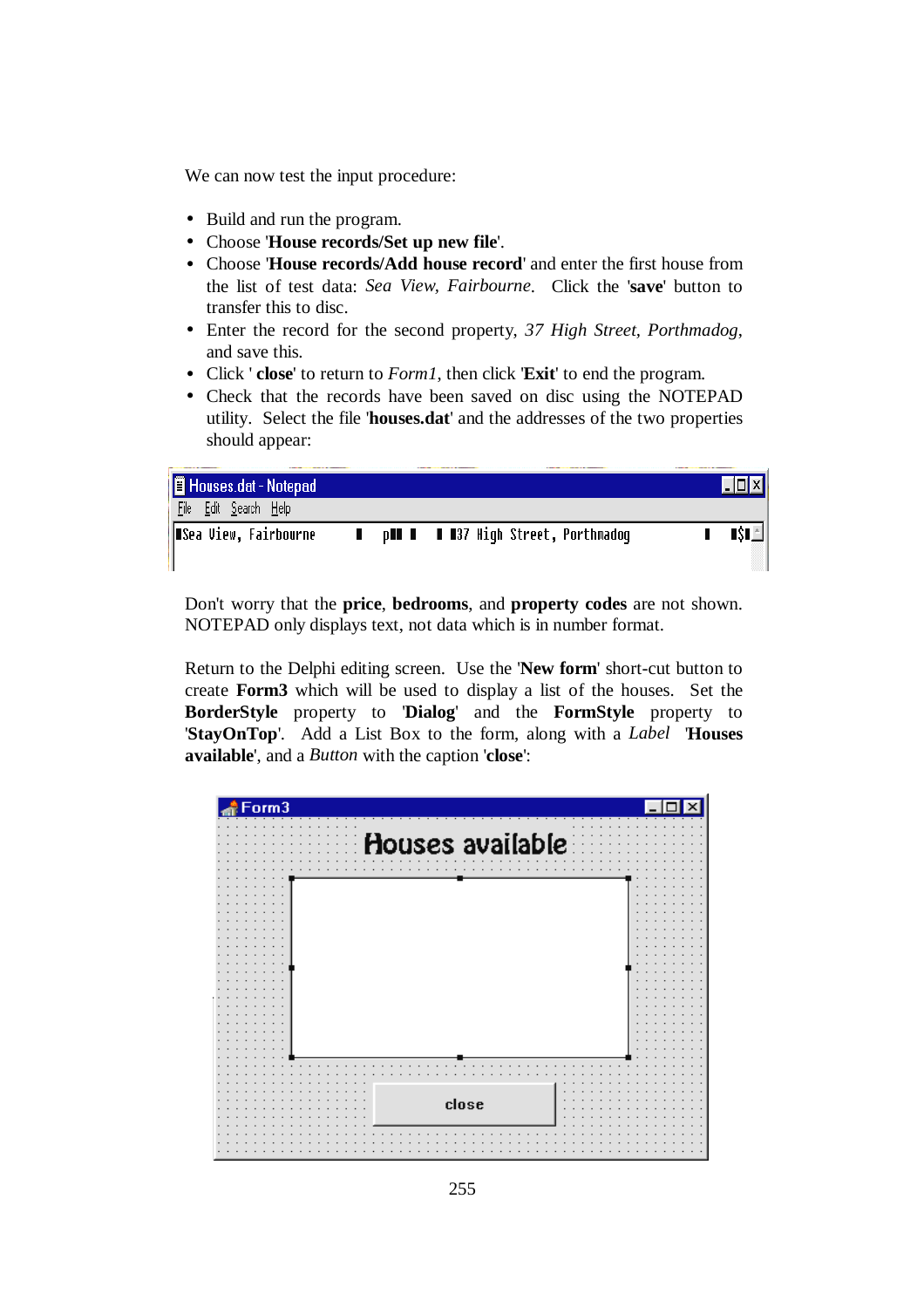To allow *forms 1* and *3* to exchange data, add **unit3** to the '**uses**' line of *Form1*:

```
 SysUtils, WinTypes,....unit2,unit3;
```
and add a '**uses**' line to the **implementation** section of **Form3**:

```
implementation 
\{SR * .DFM\}uses 
   unit1;
```
Double-click the '**close**' button on **Form3** to create an event handler and add the line:

```
procedure TForm3.Button1Click(Sender: TObject); 
begin 
   form3.visible:=false; 
end;
```
Go to *Form1* and click '**House records/Display house index**'. Add a line to the event handler which is created:

```
procedure TForm1.Displayhouseindex1Click 
                                 (Sender: TObject); 
begin 
   form3.visible:=true; 
end;
```
Build and run the program. Select the option '**Display house index**'. Check that **Form3** appears, and that it disappears again when the '**close**' button is pressed. Return to the Delphi editing screen.

We can now write a procedure to display the house addresses in the *List Box*  on *Form3*. Bring the *Form3* window to the front. Click on the dotted grid and press ENTER to bring up the Object Inspector. Click the **Events** tab, then double click alongside '**OnActivate**'. This creates an event handler which will operate each time the *Form3* window is opened on the screen. Add lines to the procedure:

```
procedure TForm3.FormActivate(Sender: TObject); 
begin 
   listbox1.clear; 
   assignfile(form1.housefile,'houses.dat'); 
   reset(form1.housefile); 
   while not eof(form1.housefile) do 
   begin 
     read(form1.housefile,form1.houserecord); 
     listbox1.items.add(form1.houserecord.address); 
   end; 
end;
```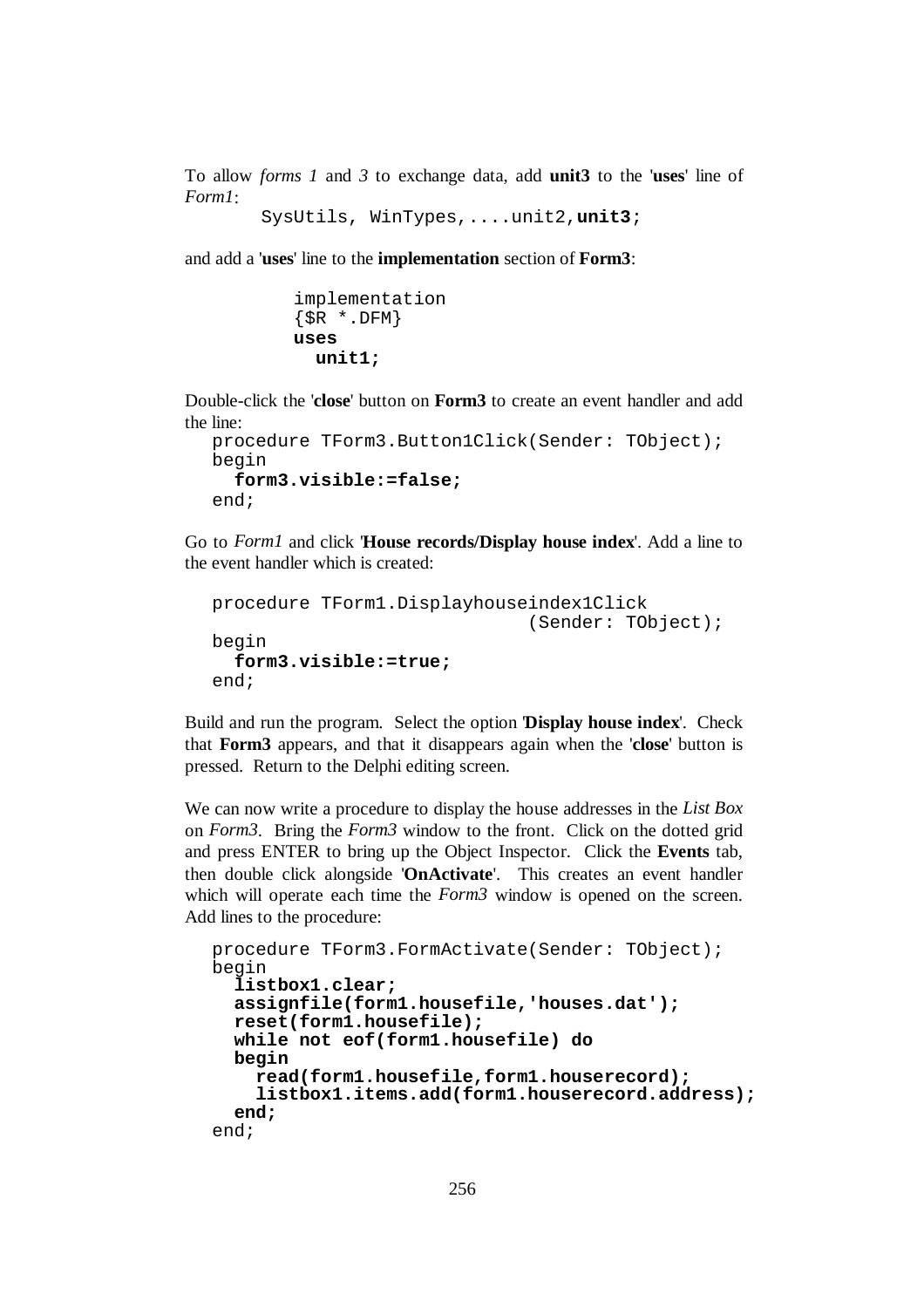This begins by blanking out the list box. We then open the house file:

```
 assignfile(form1.housefile,'houses.dat'); 
 reset(form1.housefile);
```
A loop continues to repeat as long as the end of the file has not yet been reached:

#### **while not eof(form1.housefile) do ...**

Each time around the loop the next house record is loaded, and the **address** field is copied into the *List Box*:

#### **read(form1.housefile, form1.houserecord); listbox1.items.add(form1.houserecord.address);**

We just need another procedure to close the *Form3* window if some other menu option is selected. Bring up the Object Inspector for *Form3* again and select the **Events** list. Double-click alongside '**OnDeactivate**' and add the line:

```
procedure TForm3.FormDeactivate(Sender: TObject); 
begin 
   form3.visible:=false; 
end;
```
Build and run the program. Select the '**Display house index**' option. Check that the two houses you entered earlier are listed.

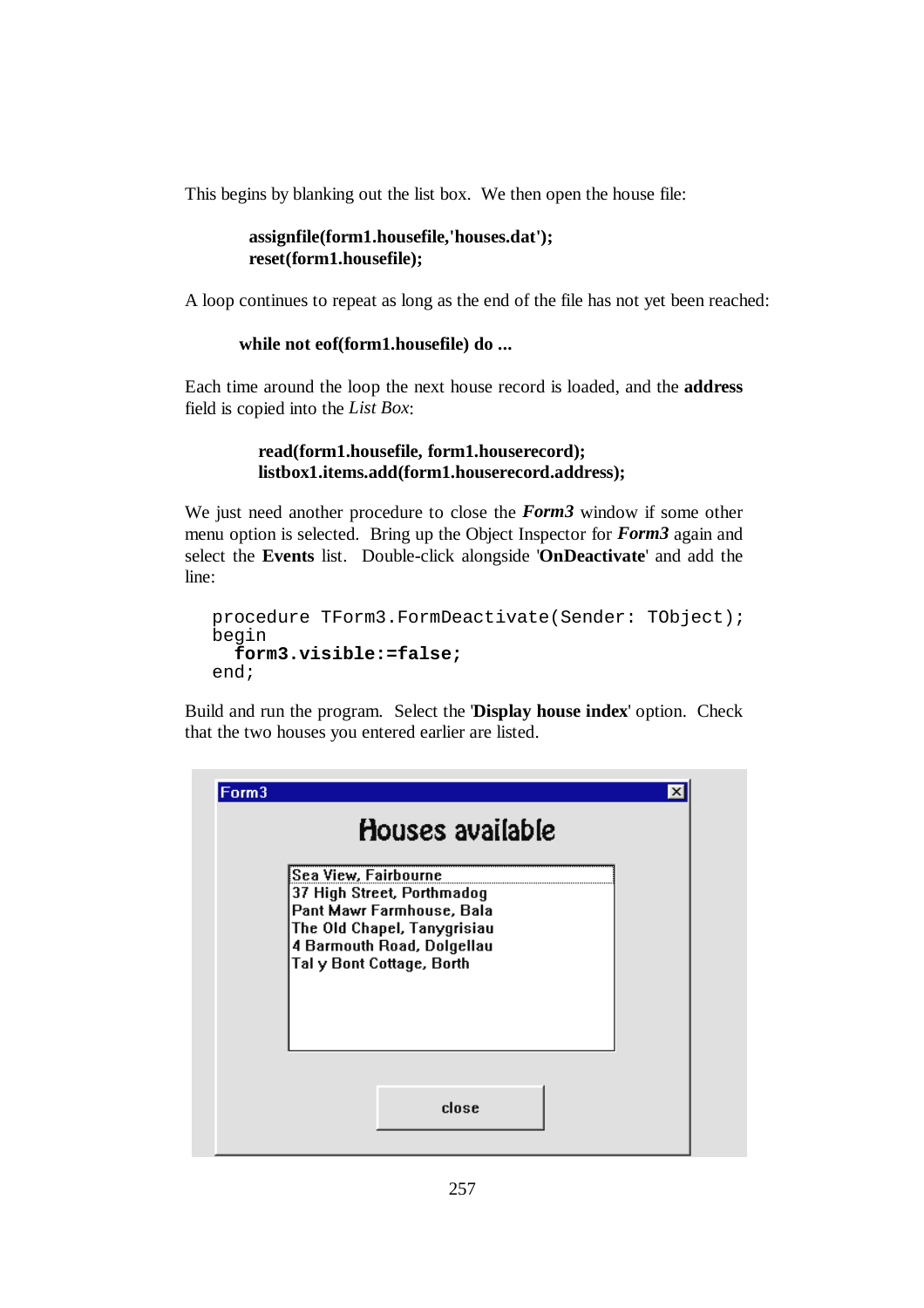Go to the '**Add house record**' option and add the remaining four houses in the table of test data on page 244. Return to the house index screen and check that all six properties are now listed. Return to the Delphi editing screen.

The next step is to work on a display screen for the house records. Use the '**New form**' short-cut button to create **Form4**.

Bring up the Object Inspector and set the **FormStyle** property to '**StayOnTop**' and the **BorderStyle** property to '**Dialog**'.

Add three *Edit Boxes* to **Form4**, with *Labels* alongside for '**Address**', '**Price**' and '**Bedrooms**':

| Form4 |                       |               |
|-------|-----------------------|---------------|
|       |                       |               |
|       |                       |               |
|       |                       |               |
|       |                       |               |
|       |                       |               |
| type. |                       |               |
|       |                       |               |
|       |                       |               |
|       |                       |               |
| close | re-save edited record | delete record |

We are going to display the 'Property type' using a **Combo Box** component this is selected from the STANDARD menu:

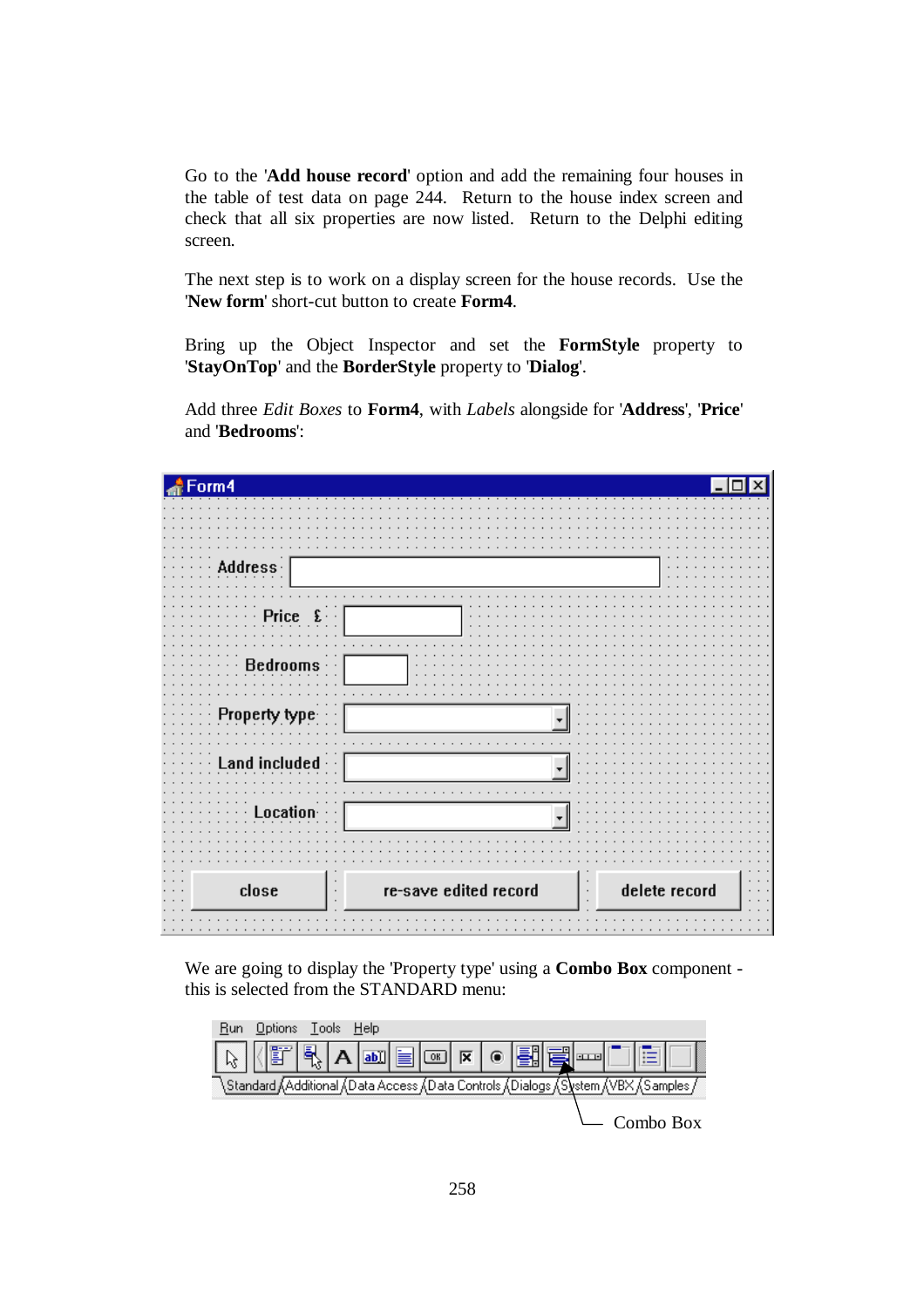Use the mouse to position the *Combo Box* on the form in the same way as an Edit Box. The only difference you notice is a small button at the right hand side of the box with a downwards pointing arrow. Place a *Label* alongside, with the caption '**Property type**'.

Add two more *Combo Boxes*, with *Labels* alonside for '**Land included**' and '**Location**'.

| <b>A</b> Object Inspec <b>TE X</b> String list editor |                   |                          |                                                                       |         |                  |        | $\times$ |
|-------------------------------------------------------|-------------------|--------------------------|-----------------------------------------------------------------------|---------|------------------|--------|----------|
| ComboBox1: TComboBox                                  |                   | $\overline{\phantom{a}}$ | 4 lines                                                               |         |                  |        |          |
| Height<br>HelpContext<br>Hint<br>ItemHeight           | 24<br>16          |                          | ldetached house<br> semi-detached house<br>bungalow<br>terraced house |         |                  |        |          |
| Items<br>Left                                         | (TStrings)<br>160 | $\left  \cdots \right $  |                                                                       |         |                  |        |          |
| MaxLength<br>Name                                     | 0<br>ComboBox1    |                          |                                                                       |         |                  |        |          |
| ParentColor<br>ParentCtl3D                            | False<br>True     |                          |                                                                       |         |                  |        |          |
| ParentFont                                            | True              |                          |                                                                       |         |                  |        |          |
| ParentShowHint<br>PopupMenu                           | True              |                          |                                                                       |         |                  |        |          |
| ShowHint<br>Sorted                                    | False<br>False    |                          |                                                                       |         |                  |        |          |
| , Properties ≬Events,                                 |                   |                          | Load                                                                  | $S$ ave | $\overline{0}$ K | Cancel | He       |

Select the 'Property type' *Combo Box* and press ENTER to bring up the Object Inspector. Double-click in the right hand column alongside '**Items**' and the **String List Editor** window will appear. Enter a list of the four types of property:

> detached house semi-deteched house bungalow terraced house

When the program runs, the Combo Box will be given the code number for the type of property. It can then select and display the correct description from this list.

Set up the **'Items'** lists in a similar way for the other two *Combo Boxes*:

Land included: small garden large garden agricultural land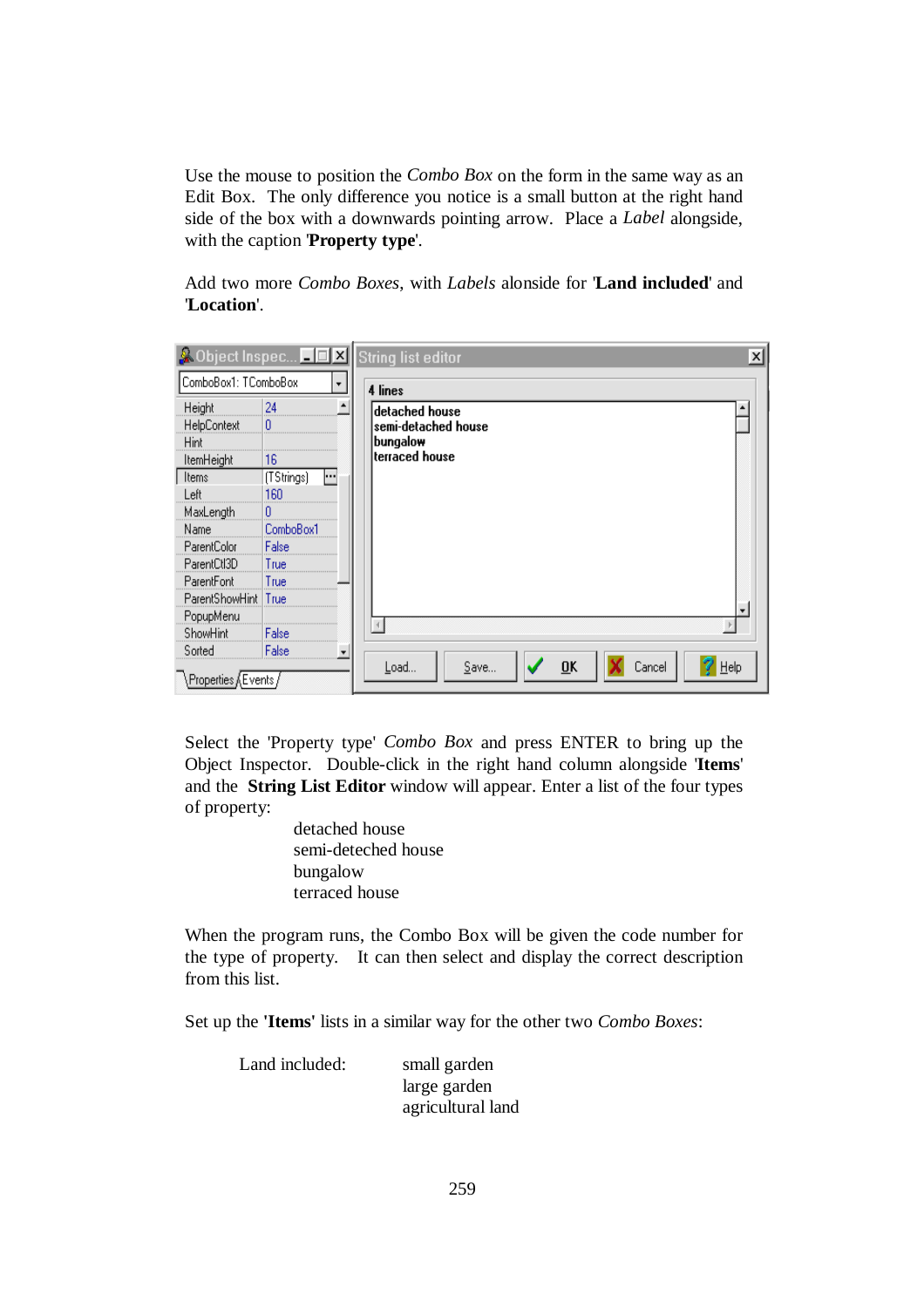| Location: |  |
|-----------|--|
|-----------|--|

town village country

Complete **Form4** by adding three Buttons with the captions: '**close**', '**re-save edited record**', and '**delete record**'.

We need **Form4** to appear and display the details of a property when the user clicks on one of the addresses in the '**Houses available**' list. The position of the address in the list corresponds to the position of the record in the file:



Bring the **Form3** window to the front and double-click on the *ListBox* to produce an event handler. Add the lines:

```
procedure TForm3.ListBox1Click(Sender: TObject); 
begin 
   filepointer:=listbox1.itemindex; 
   form3.visible:=false; 
   form4.visible:=true; 
end;
```
The **Itemindex** property for the *ListBox* gives the number of the line selected. We will record this as the variable '**filepointer**' so that the correct house record can be loaded and displayed. Add '**filepointer**' to the *Public declarations*:

```
public 
     { Public declarations } 
     filepointer:integer; 
  end;
```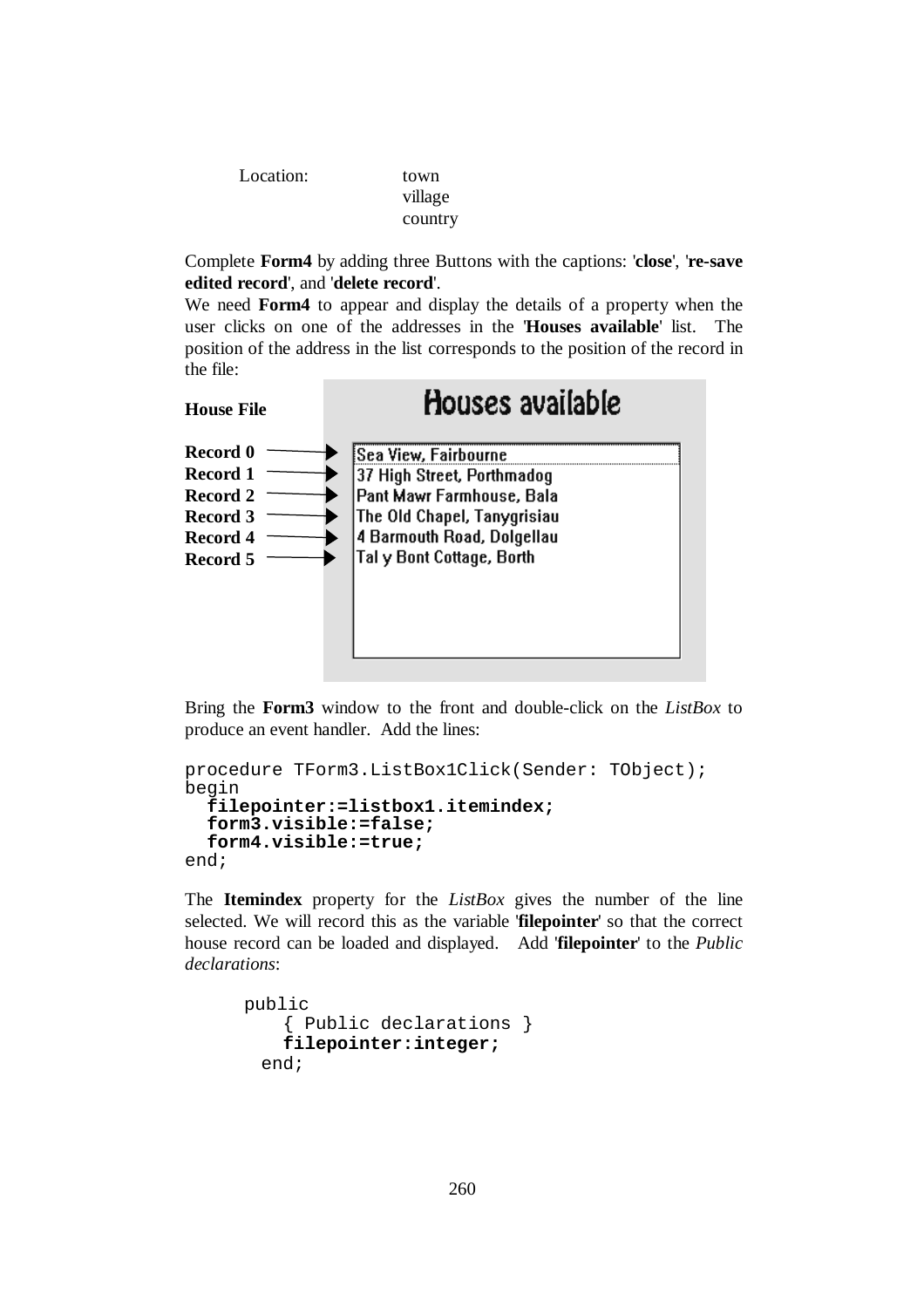Also add '**unit4**' to the '**uses**' line:

```
uses 
   SysUtils, WinTypes,....StdCtrls,unit4;
```
We now need a procedure to load and display details of the selected property on the **Form 4** screen. Bring **Form 4** to the front. Click on the dotted grid and press ENTER, then click the **Events** tab.

Double-click '**OnActivate**' to produce an event handler, then add the lines:

```
procedure TForm4.FormActivate(Sender: TObject); 
begin 
   with form1 do 
   begin 
     assignfile(housefile,'houses.dat'); 
     reset(housefile); 
     seek(housefile,form3.filepointer); 
     read(housefile,houserecord); 
     closefile(housefile); 
   end; 
   edit1.text:=form1.houserecord.address; 
   edit2.text:=floattostrf 
               (form1.houserecord.price,ffFixed,8,0);
   edit3.text:=inttostr(form1.houserecord.bedrooms);
   combobox1.itemindex:=form1.houserecord.housetype;
   combobox2.itemindex:=form1.houserecord.land; 
   combobox3.itemindex:=form1.houserecord.location; 
end;
```
This begins by opening the house file:

```
 assignfile(housefile,'houses.dat'); 
 reset(housefile);
```
We then use the SEEK command and the '**filepointer**' variable to load the required record from the file; this will correspond to the address line selected in the '**Houses available**' list:

```
 seek(housefile,form3.filepointer); 
 read(housefile,houserecord);
```
The lines:

```
 combobox1.itemindex:=form1.houserecord.housetype;
 combobox2.itemindex:=form1.houserecord.land; 
 combobox3.itemindex:=form1.houserecord.location;
```
make use of the code numbers for property type, land and location to select and display the correct text items from the Combo Box lists which we set up earlier.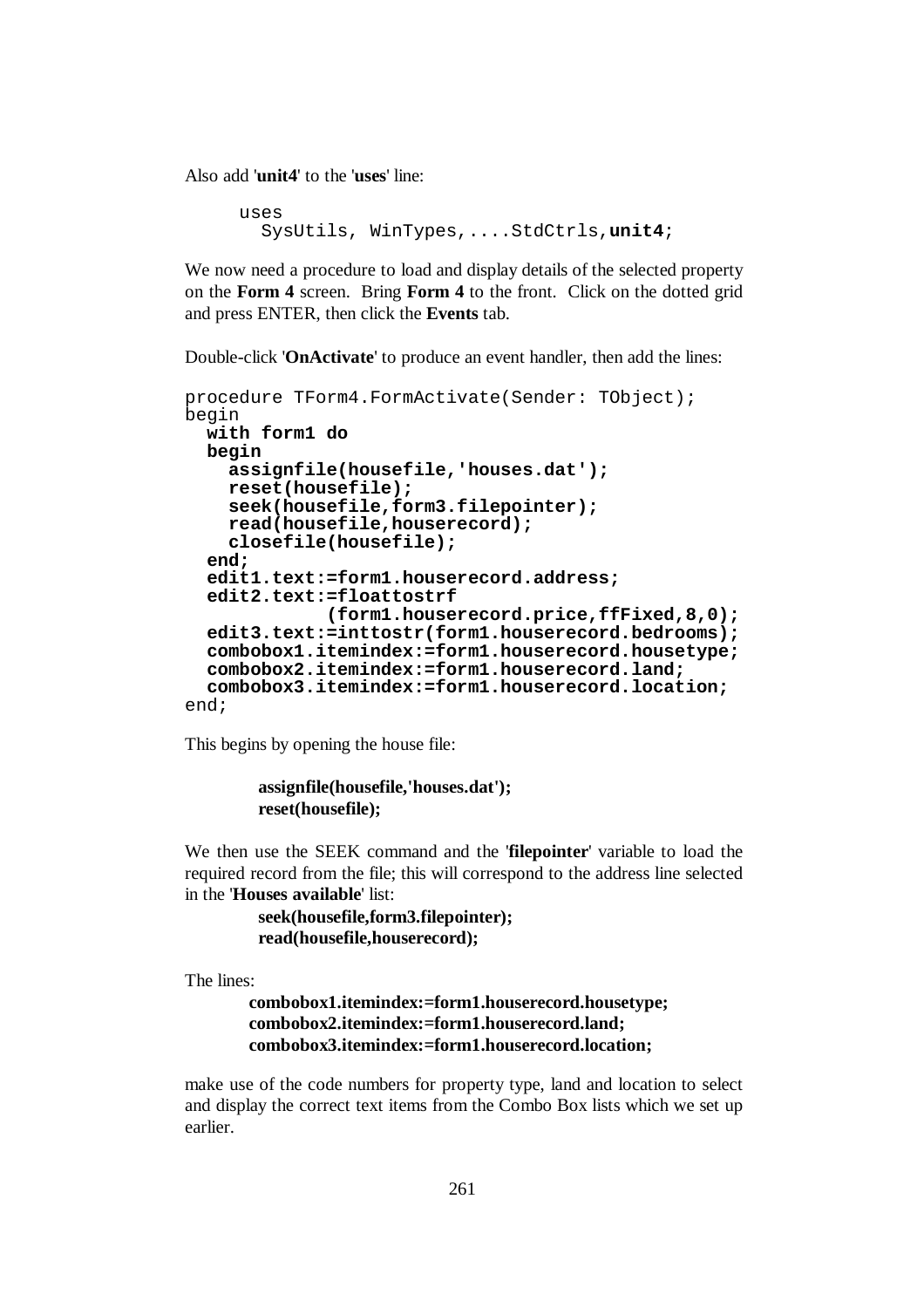Double-click the '**close**' button of Form4 to create an event handler, then add the lines to close the window and return to the '**Houses available**' list:

```
procedure TForm4.Button1Click(Sender: TObject); 
begin 
   form4.visible:=false; 
   form3.visible:=true; 
end;
```
Finally add a '**uses**' command under the implementation heading, so that variables from *Forms 1 and 3* can be accessed:

```
implementation 
{S<sub>R</sub> * . DFM}uses 
   unit1,unit3;
```
Build and run the program. Select the option '**Display house index**'. When the list appears, click on '*Sea View, Fairbourne*' and details should be displayed:

| Form4                        |                       | х             |
|------------------------------|-----------------------|---------------|
| Address Sea View, Fairbourne |                       |               |
| Price £                      | 38000                 |               |
| <b>Bedrooms</b>              | 12                    |               |
| Property type                | bungalow              |               |
| <b>Land included</b>         | small garden          |               |
| <b>Location</b>              | village               |               |
|                              |                       |               |
| close                        | re-save edited record | delete record |

Use the '**close**' button to return to the '**Houses available**' list, then check that details of the other properties can also be displayed. Finally exit to the Delphi editing screen.